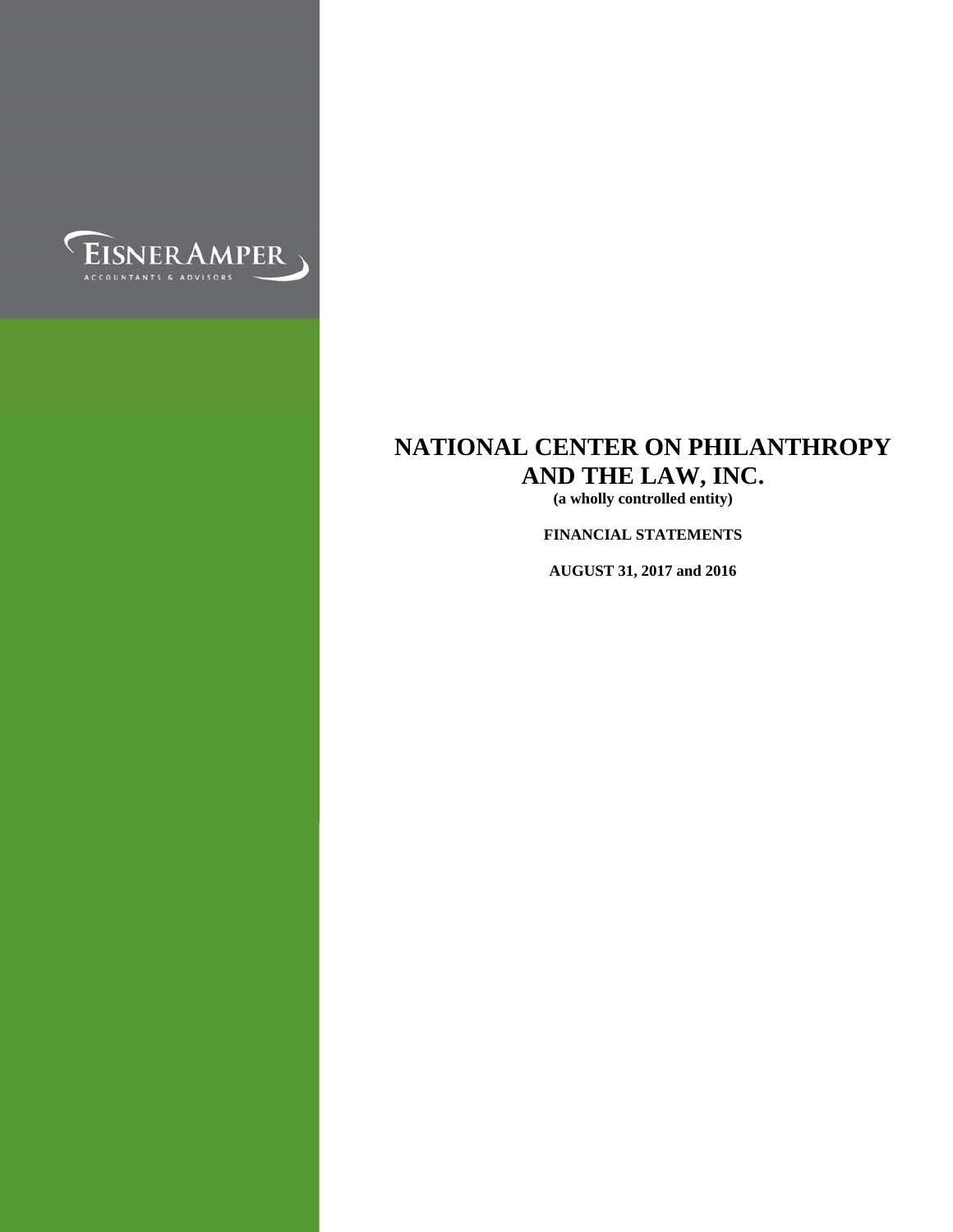

750 Third Avenue New York, NY 10017-2703 T 212.949.8700 F 212.891.4100 EisnerAmper LLP

www.eisneramper.com

## **INDEPENDENT AUDITORS' REPORT**

Board of Directors National Center on Philanthropy and the Law, Inc. New York, New York

#### **Report on the Financial Statements**

We have audited the accompanying financial statements of the National Center on Philanthropy and the Law, Inc. (a wholly controlled entity) (the "Center"), which comprise the statements of financial position as of August 31, 2017 and 2016, the related statements of activities, functional expenses, and cash flows for the years then ended, and the related notes to the financial statements.

#### *Management's Responsibility for the Financial Statements*

The Center's management is responsible for the preparation and fair presentation of these financial statements in accordance with accounting principles generally accepted in the United States of America; this includes the design, implementation, and maintenance of internal control relevant to the preparation and fair presentation of financial statements that are free from material misstatement, whether due to fraud or error.

#### *Auditors' Responsibility*

Our responsibility is to express an opinion on these financial statements based on our audits. We conducted our audits in accordance with auditing standards generally accepted in the United States of America. Those standards require that we plan and perform the audits to obtain reasonable assurance about whether the financial statements are free from material misstatement.

An audit involves performing procedures to obtain evidence about the amounts and disclosures in the financial statements. The procedures selected depend on the auditors' judgments, including the assessment of the risks of material misstatement of the financial statements, whether due to fraud or error. In making those risk assessments, the auditors consider internal control relevant to the organization's preparation and fair presentation of the financial statements, in order to design audit procedures that are appropriate in the circumstances, but not for the purpose of expressing an opinion on the effectiveness of the organization's internal control. Accordingly, we express no such opinion. An audit also includes evaluating the appropriateness of accounting policies used and the reasonableness of significant accounting estimates made by management, as well as evaluating the overall presentation of the financial statements.

We believe that the audit evidence we have obtained is sufficient and appropriate to provide a basis for our audit opinion.

#### *Opinion*

In our opinion, the financial statements referred to above present fairly, in all material respects, the financial position of the National Center on Philanthropy and the Law, Inc. as of August 31, 2017 and 2016, and the changes in its net assets and its cash flows for the years then ended, in accordance with accounting principles generally accepted in the United States of America.

Eisnerfmper LLP

EISNERAMPER LLP New York, New York May 8, 2018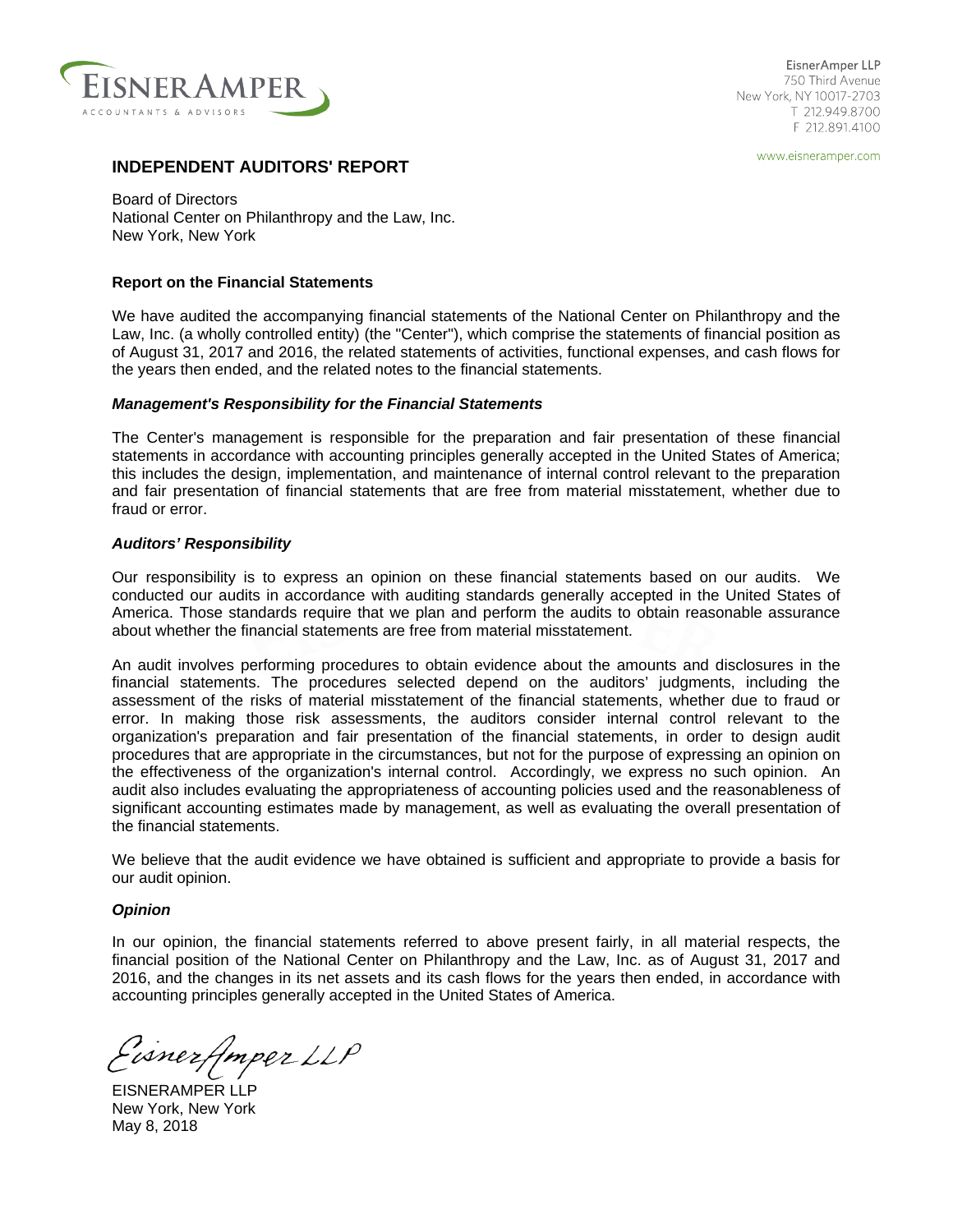(a wholly controlled entity)

## **Statements of Financial Position**

|                                            | August 31,      |                  |  |  |
|--------------------------------------------|-----------------|------------------|--|--|
|                                            | 2017            | 2016             |  |  |
| <b>ASSETS</b>                              |                 |                  |  |  |
| Cash held by New York University           | \$<br>189.877   | \$.<br>120,342   |  |  |
| Investments (see Note B)                   | 6,558,188       | 6,308,384        |  |  |
| Contributions receivable, net (see Note C) | 440.349         | 332.734          |  |  |
|                                            | \$7.188.414     | 6,761,460<br>\$. |  |  |
| <b>NET ASSETS</b>                          |                 |                  |  |  |
| Unrestricted                               | \$<br>4,205,105 | 3,887,755<br>\$. |  |  |
| Temporarily restricted (see Note G)        | 697,909         | 588,305          |  |  |
| Permanently restricted (see Note H)        | 2.285.400       | 2,285,400        |  |  |
| Total net assets                           | 7,188,414       | 6,761,460<br>S.  |  |  |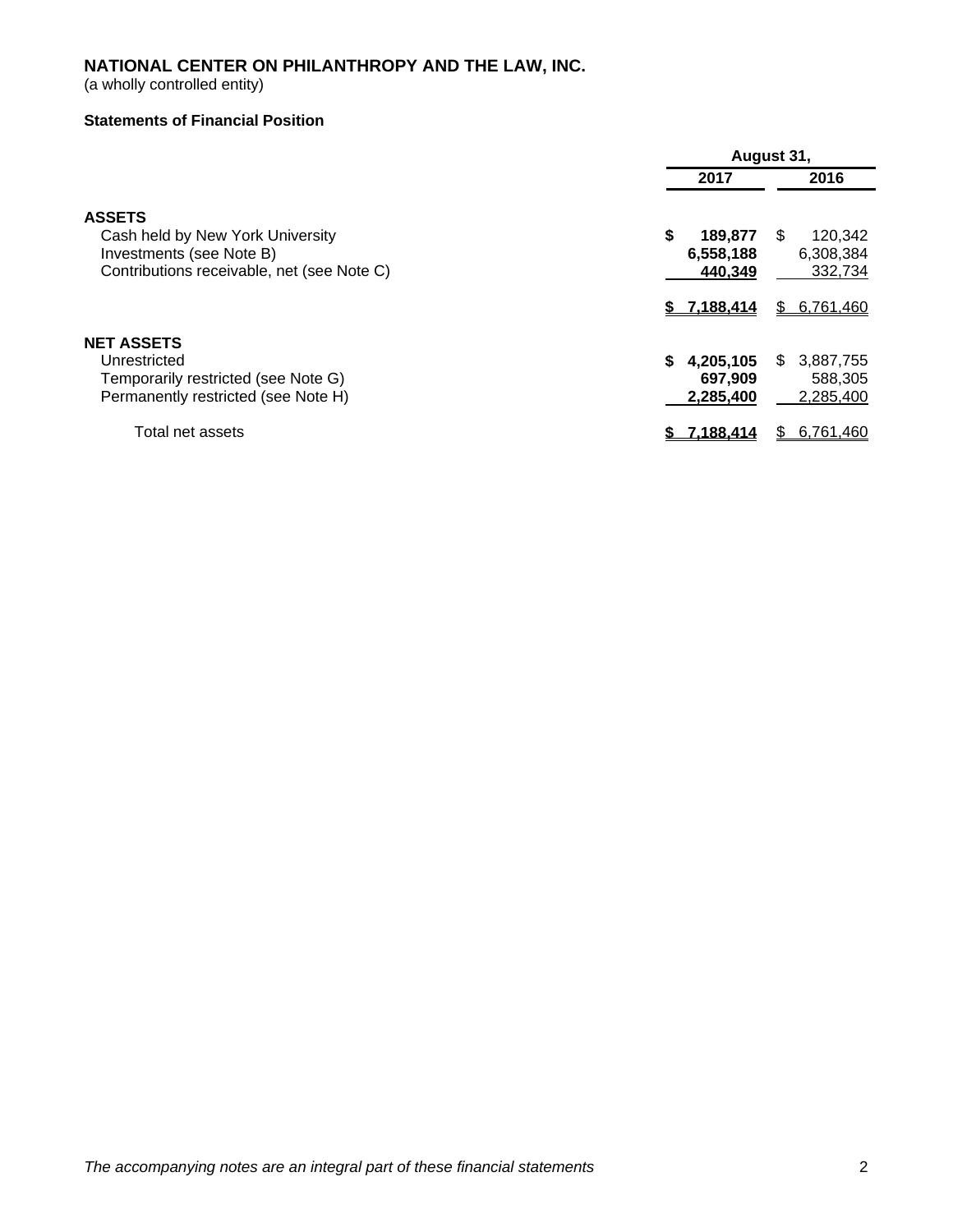(a wholly controlled entity)

#### **Statements of Activities**

|                                                                                                                   |                             |                                         |                                  |                             | Year Ended August 31,       |                                  |                                  |                             |  |
|-------------------------------------------------------------------------------------------------------------------|-----------------------------|-----------------------------------------|----------------------------------|-----------------------------|-----------------------------|----------------------------------|----------------------------------|-----------------------------|--|
|                                                                                                                   |                             | 2017                                    |                                  |                             | 2016                        |                                  |                                  |                             |  |
|                                                                                                                   | <b>Unrestricted</b>         | <b>Temporarily</b><br><b>Restricted</b> | Permanently<br><b>Restricted</b> | <b>Total</b>                | <b>Unrestricted</b>         | Temporarily<br><b>Restricted</b> | Permanently<br><b>Restricted</b> | <b>Total</b>                |  |
| <b>Support and revenue:</b>                                                                                       |                             |                                         |                                  |                             |                             |                                  |                                  |                             |  |
| Contributions<br>Investment earnings<br>Net realized and unrealized gains                                         | 10,250<br>\$<br>179,191     | \$<br>397,615<br>92,753                 |                                  | 407,865<br>271,944          | 7,250<br>\$<br>51,748       | 822,734<br>\$<br>24,790          |                                  | \$<br>829,984<br>76,538     |  |
| on investments<br>Other income (see Note A[7]ii)                                                                  | 219,280<br>290,000          | 115,160<br>10,128                       |                                  | 334,440<br>300,128          | 101.135<br>290,000          | 51,934<br>7,156                  |                                  | 153,069<br>297,156          |  |
| Support and revenue before net assets<br>released from restrictions                                               | 698,721                     | 615,656                                 |                                  | 1,314,377                   | 450,133                     | 906,614                          |                                  | 1,356,747                   |  |
| Net assets released from restrictions<br>Change in funds with deficiencies<br>Recovery of funds with deficiencies | 388,177<br>117,875          | (388, 177)<br>(117, 875)                |                                  |                             | 595,340<br>(8,032)          | (595, 340)<br>8,032              |                                  |                             |  |
| Total support and revenue                                                                                         | 1,204,773                   | 109,604                                 |                                  | 1,314,377                   | 1,037,441                   | 319,306                          |                                  | 1,356,747                   |  |
| <b>Expenses:</b>                                                                                                  |                             |                                         |                                  |                             |                             |                                  |                                  |                             |  |
| Program services<br>General and administrative<br>Fund-raising                                                    | 735,046<br>90,070<br>62,307 |                                         |                                  | 735,046<br>90,070<br>62,307 | 829,397<br>74,982<br>61,027 |                                  |                                  | 829,397<br>74,982<br>61,027 |  |
| Total expenses                                                                                                    | 887,423                     |                                         |                                  | 887,423                     | 965,406                     |                                  |                                  | 965,406                     |  |
| Increase in net assets<br>Net assets - September 1                                                                | 317,350<br>3,887,755        | 109,604<br>588,305                      | \$2,285,400                      | 426,954<br>6,761,460        | 72,035<br>3,815,720         | 319,306<br>268,999               | \$2,285,400                      | 391,341<br>6,370,119        |  |
| Net assets - August 31                                                                                            | \$4,205,105                 | 697,909                                 | \$2,285,400                      | \$7,188,414                 | \$3,887,755                 | 588,305<br>\$                    | \$2,285,400                      | \$6,761,460                 |  |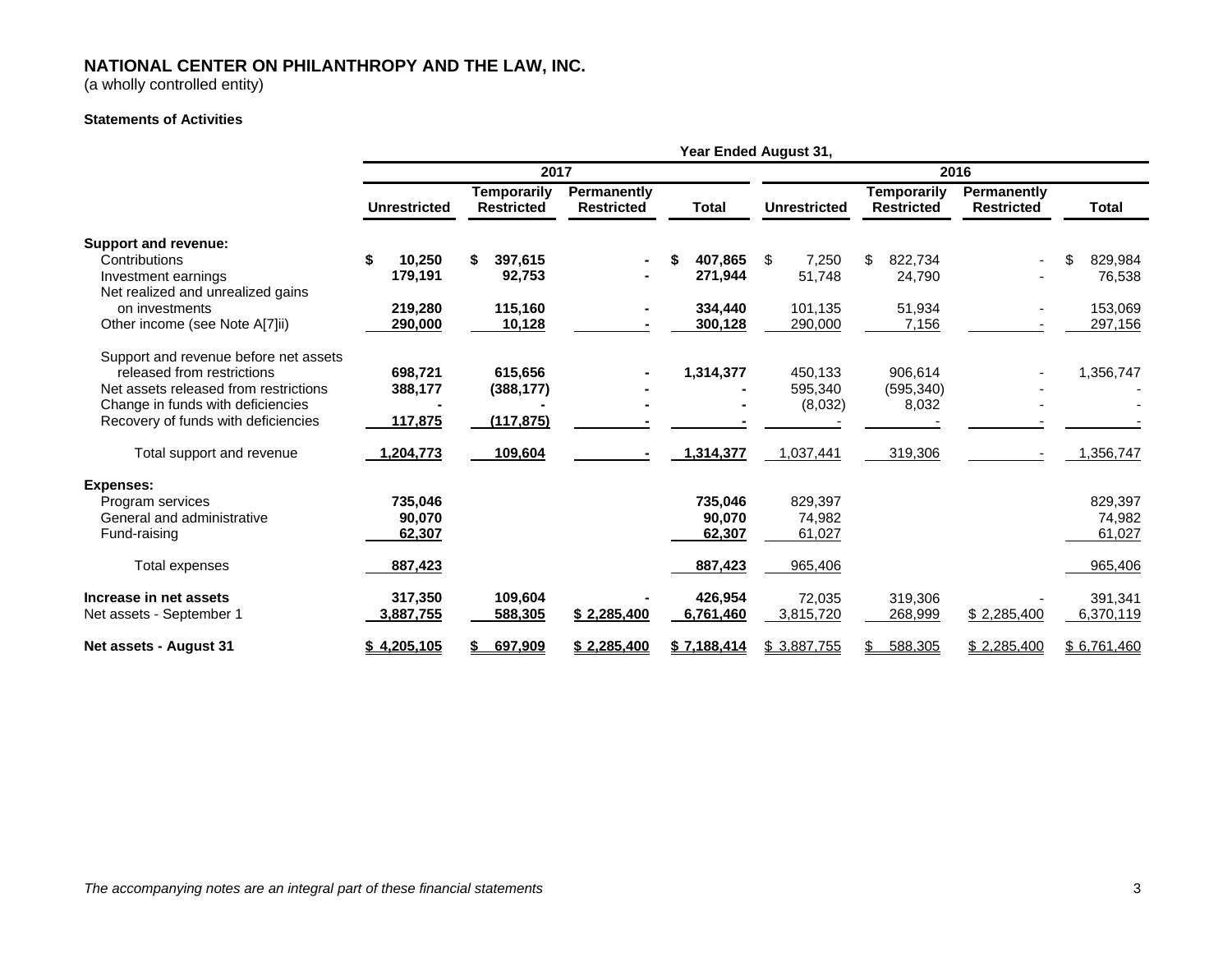(a wholly controlled entity)

## **Statement of Functional Expenses**

## **Year Ended August 31, 2017**

(with summarized financial information for 2016)

|                                 | <b>Program Services:</b><br><b>Research and</b><br><b>Education on</b> | <b>General and</b> | Fund-        |    |         | <b>Total Expenses</b> |  |
|---------------------------------|------------------------------------------------------------------------|--------------------|--------------|----|---------|-----------------------|--|
|                                 | Philanthropy                                                           | Administrative     | Raising      |    | 2017    | 2016                  |  |
| <b>Salaries</b>                 | \$<br>401,928                                                          | \$<br>38,516       | \$<br>42,760 | S. | 483,204 | \$<br>477,705         |  |
| Fellowships                     |                                                                        |                    |              |    |         | 100,000               |  |
| <b>Employee benefits</b>        | 59,296                                                                 | 5,682              | 6,308        |    | 71,286  | 64,353                |  |
| Payroll taxes                   | 25,946                                                                 | 2,486              | 2,760        |    | 31,192  | 30,229                |  |
| Pension contribution            | 35,205                                                                 | 3,374              | 3,746        |    | 42,325  | 44,324                |  |
| Professional fees               |                                                                        | 19,948             |              |    | 19,948  | 3,473                 |  |
| Accounting                      |                                                                        | 14,000             |              |    | 14,000  | 14,275                |  |
| Library services                | 13,360                                                                 |                    |              |    | 13,360  | 13,360                |  |
| Books and periodicals           | 30,645                                                                 |                    |              |    | 30,645  | 28,938                |  |
| Office supplies and equipment   | 4,406                                                                  | 422                | 469          |    | 5,297   | 3,110                 |  |
| Postage                         | 327                                                                    | 31                 | 35           |    | 393     | 558                   |  |
| Stationery and printing         | 4,997                                                                  |                    |              |    | 4,997   | 4,467                 |  |
| Telephone                       | 127                                                                    | 12                 | 14           |    | 153     | 73                    |  |
| Travel                          | 44,921                                                                 |                    |              |    | 44,921  | 54,077                |  |
| Meals and meetings              | 48,275                                                                 |                    |              |    | 48,275  | 46,509                |  |
| Information technology services | 5,240                                                                  | 502                | 558          |    | 6,300   | 6,300                 |  |
| Rent                            | 52,403                                                                 | 5,022              | 5,575        |    | 63,000  | 63,000                |  |
| Memberships                     | 3,202                                                                  |                    |              |    | 3,202   | 3,755                 |  |
| Honoraria and awards            | 4,768                                                                  | 75                 | 82           |    | 4,925   | 6,900                 |  |
| <b>Total expenses</b>           | 735,046                                                                | 90,070             | 62,307       |    | 887,423 | 965,406<br>\$         |  |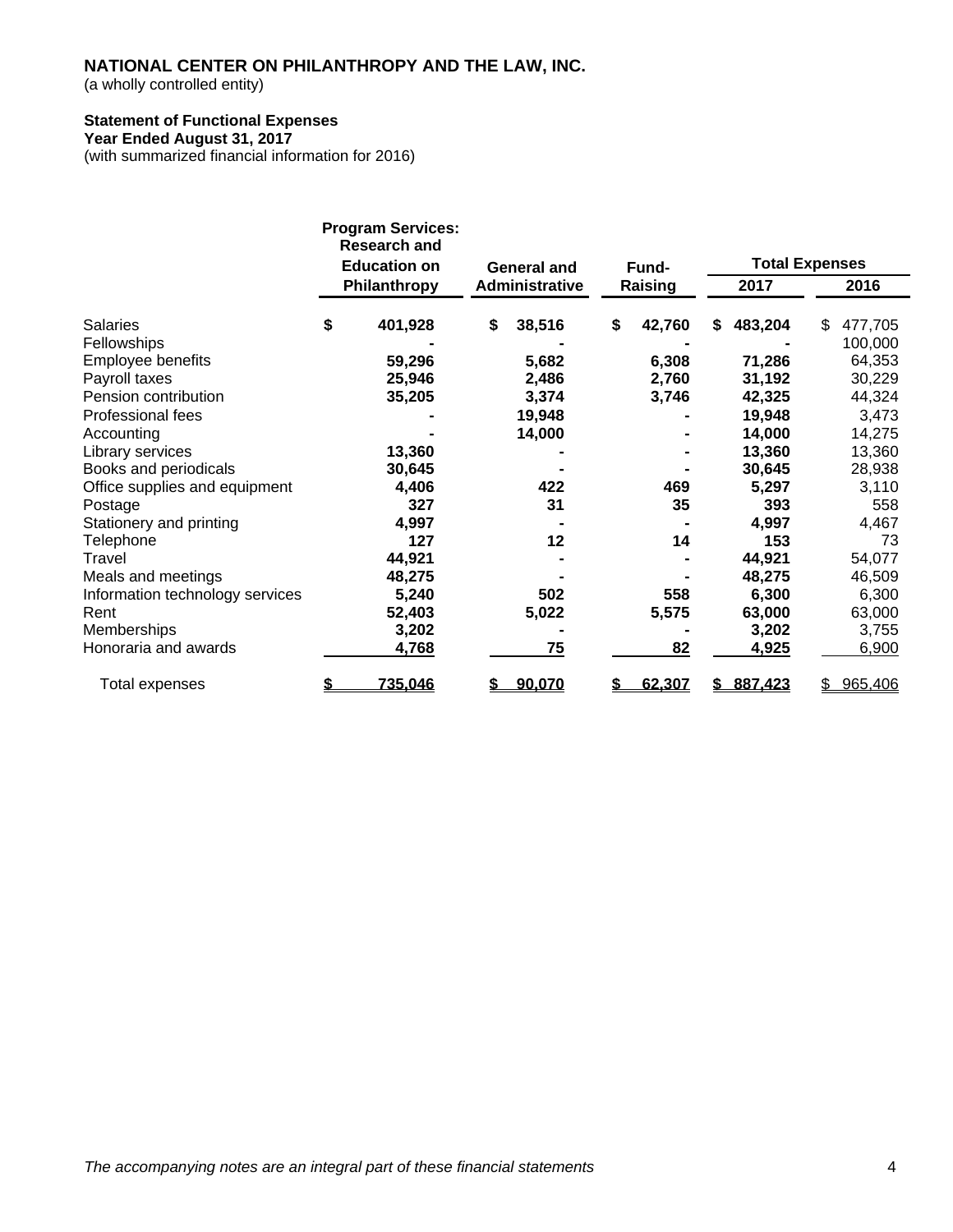(a wholly controlled entity)

#### **Statement of Functional Expenses Year Ended August 31, 2016**

|                                 | <b>Program Services:</b><br><b>Research and</b><br><b>Education on</b><br>Philanthropy | <b>General and</b><br>Administrative | Fund-<br>Raising | <b>Total</b><br><b>Expenses</b> |
|---------------------------------|----------------------------------------------------------------------------------------|--------------------------------------|------------------|---------------------------------|
|                                 |                                                                                        |                                      |                  |                                 |
| <b>Salaries</b>                 | 395,897<br>\$                                                                          | \$<br>39,592                         | \$<br>42,216     | 477,705<br>\$                   |
| Fellowships                     | 100,000                                                                                |                                      |                  | 100,000                         |
| Employee benefits               | 53,332                                                                                 | 5,334                                | 5,687            | 64,353                          |
| Payroll taxes                   | 25,052                                                                                 | 2,505                                | 2,672            | 30,229                          |
| Pension contribution            | 36,733                                                                                 | 3,674                                | 3,917            | 44,324                          |
| <b>Professional fees</b>        |                                                                                        | 3,473                                |                  | 3,473                           |
| Accounting                      |                                                                                        | 14,275                               |                  | 14,275                          |
| Library services                | 13,360                                                                                 |                                      |                  | 13,360                          |
| Books and periodicals           | 28,938                                                                                 |                                      |                  | 28,938                          |
| Office supplies and equipment   | 2,577                                                                                  | 258                                  | 275              | 3,110                           |
| Postage                         | 462                                                                                    | 46                                   | 50               | 558                             |
| Stationery and printing         | 4,467                                                                                  |                                      |                  | 4,467                           |
| Telephone                       | 60                                                                                     | 7                                    | 6                | 73                              |
| Travel                          | 54,077                                                                                 |                                      |                  | 54,077                          |
| Meals and meetings              | 46,509                                                                                 |                                      |                  | 46,509                          |
| Information technology services | 5,221                                                                                  | 522                                  | 557              | 6,300                           |
| Rent                            | 52,211                                                                                 | 5,222                                | 5,567            | 63,000                          |
| Memberships                     | 3,755                                                                                  |                                      |                  | 3,755                           |
| Honoraria and awards            | 6,746                                                                                  | 74                                   | 80               | 6,900                           |
| Total expenses                  | 829,397                                                                                | 74,982<br>\$                         | 61,027<br>\$     | 965,406<br>\$                   |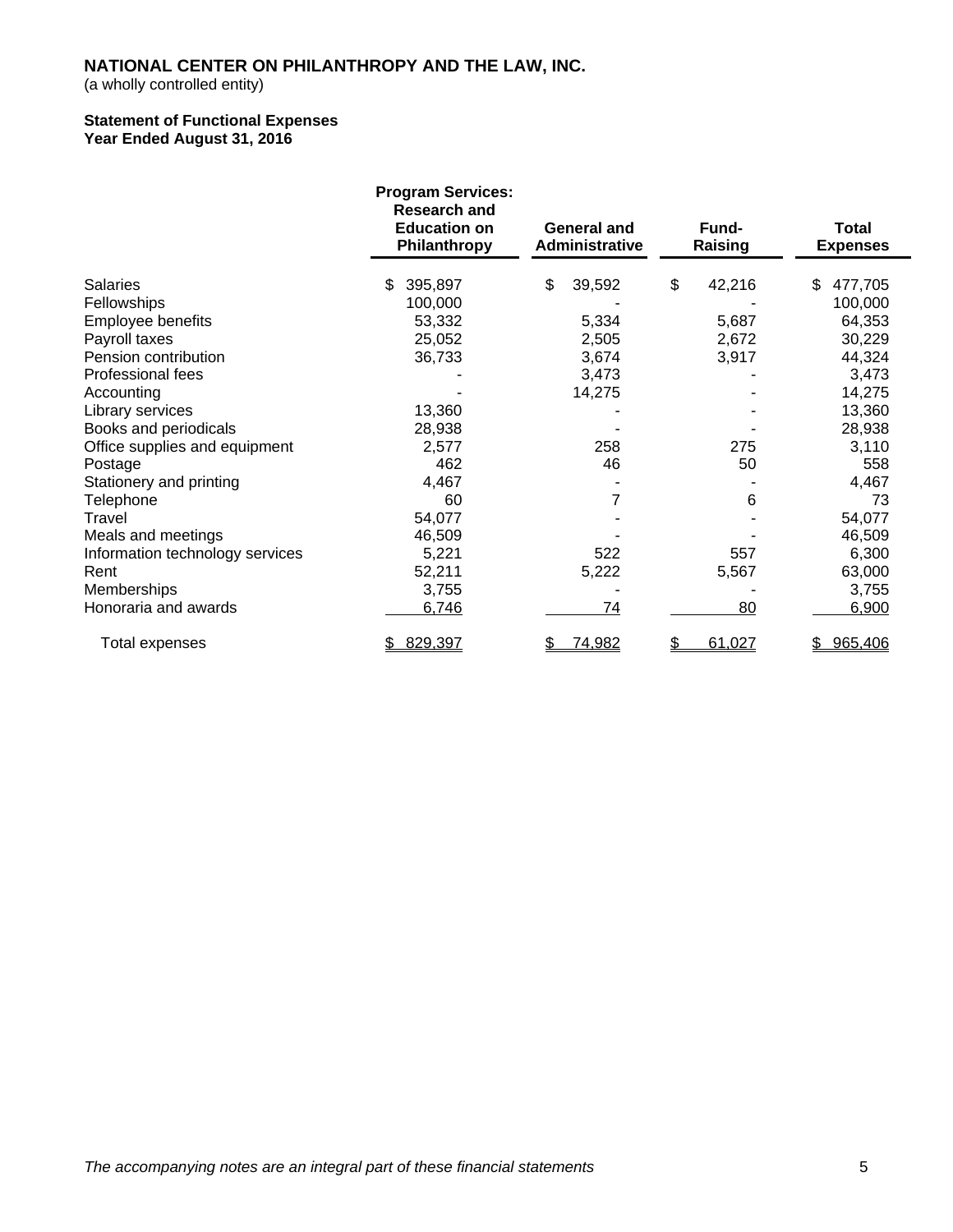(a wholly controlled entity)

## **Statements of Cash Flows**

|                                                                                              | Year Ended August 31, |               |  |
|----------------------------------------------------------------------------------------------|-----------------------|---------------|--|
|                                                                                              | 2017                  | 2016          |  |
| Cash flows from operating activities:                                                        |                       |               |  |
| Increase in net assets                                                                       | \$<br>426,954         | \$<br>391,341 |  |
| Adjustments to reconcile increase in net assets to net cash used in<br>operating activities: |                       |               |  |
| Unrealized (gains) losses on investments                                                     | (348, 595)            | 46,967        |  |
| Realized losses (gains) on sales of investments<br>Changes in:                               | 14,155                | (200, 036)    |  |
| Contributions receivable, net                                                                | (107, 615)            | (332, 734)    |  |
| Net cash used in operating activities                                                        | (15, 101)             | (94, 462)     |  |
| Cash flows from investing activities:                                                        |                       |               |  |
| Purchases of investments                                                                     | (465, 176)            | (277, 051)    |  |
| Proceeds from sales of investments                                                           | 549,812               | 259,988       |  |
| Net cash provided by (used in) investing activities                                          | 84,636                | (17,063)      |  |
| Net change in cash held by New York University                                               | 69,535                | (111, 525)    |  |
| Cash held by New York University at beginning of year                                        | 120,342               | 231,867       |  |
| Cash held by New York University at end of year                                              | <u>189,877</u>        | 120,342<br>\$ |  |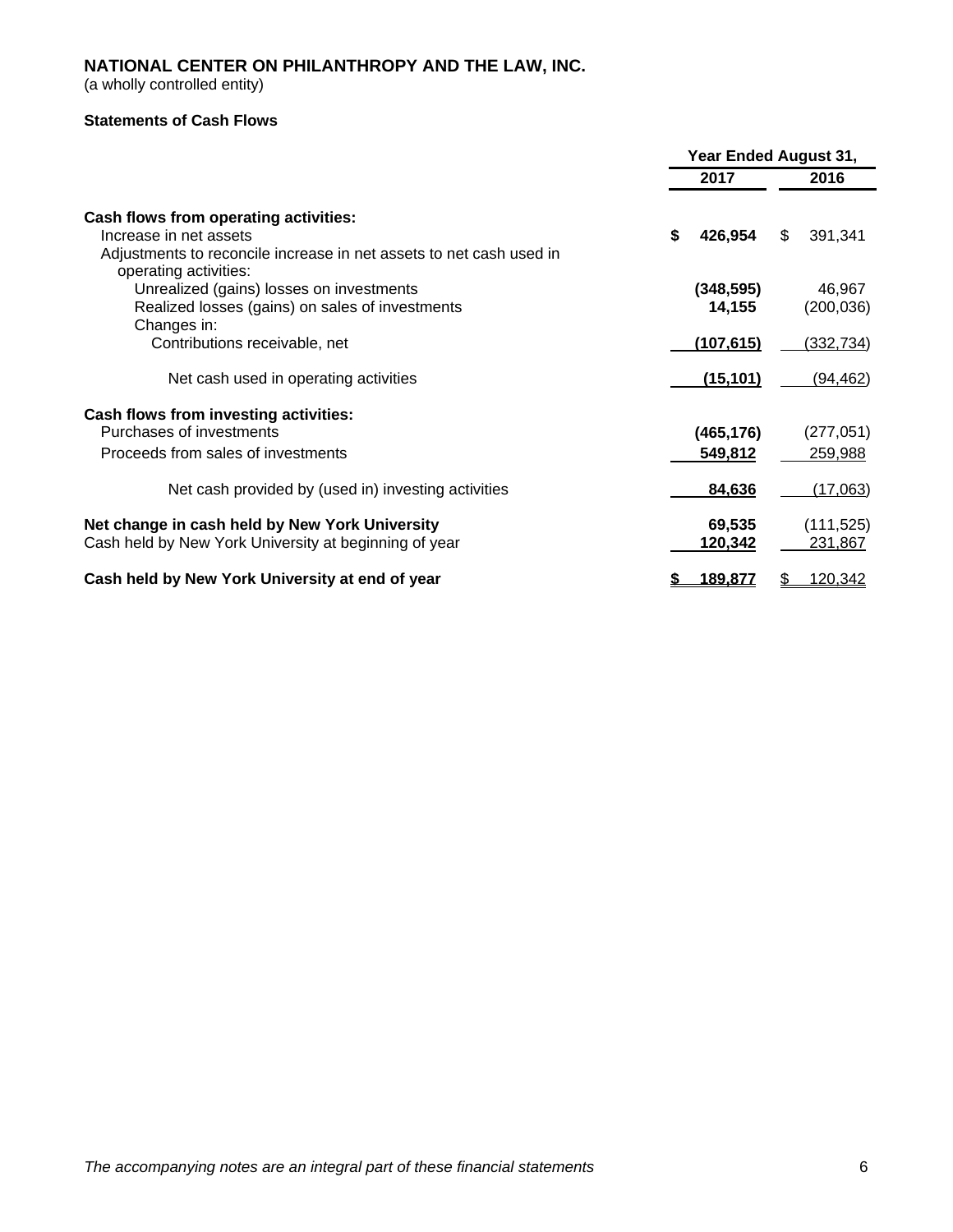(a wholly controlled entity)

**Notes to Financial Statements August 31, 2017 and 2016** 

## **NOTE A - ORGANIZATION AND SUMMARY OF SIGNIFICANT ACCOUNTING POLICIES**

## **[1] Organization:**

The National Center for Philanthropy and the Law, Inc. (the "Center") was incorporated in New York in July 1996. The Center operates exclusively for charitable and educational purposes, including the promotion, encouragement, and sponsorship of study, research, and other educational activities in the area of philanthropy and the law. The Center achieves its purpose by (i) conducting or supporting activities for the benefit of New York University (the "University"), (ii) performing various functions of the University, and (iii) carrying out the purposes of the University. Members of the Board of Directors of the Center are appointed by the New York University School of Law Foundation, and, accordingly, the Center is a wholly controlled entity of the University.

As a wholly controlled entity of the University, the Center has been determined by the Internal Revenue Service to qualify as a Type I supporting organization under Section 509(a)(3) of the Internal Revenue Code of 1986, as amended (the "Code"), is exempt under 501(c)(3) of the Code from federal income taxes, and has been classified as an organization that is not a private foundation under Section 509(a) of the Code. In addition, the Center is exempt from state and local income taxes under comparable laws. The Center qualifies for the maximum charitable contribution deduction by donors.

#### **[2] Basis of accounting:**

The accompanying financial statements of the Center have been prepared using the accrual basis of accounting and conform to accounting principles generally accepted in the United States of America ("U.S. GAAP"), as applicable to not-for-profit entities.

#### **[3] Use of estimates:**

The preparation of financial statements in conformity with U.S. GAAP requires management to make estimates and assumptions that affect the reported amount of assets, liabilities, support and revenue, and expenses. Actual results could differ from those estimates.

#### **[4] Cash and cash equivalents:**

Cash and cash equivalents include all highly-liquid debt instruments with a maturity of three months or less when purchased. The Center's cash is held by the University in one of its operating accounts.

#### **[5] Investments:**

Investments are comprised of mutual funds and a money-market account. The multi-asset mutual fund consists of underlying investments with readily determinable fair values, such as global stocks and commodities. Additionally, the Center invests in debt-based mutual funds. All mutual funds are reported at fair value as of fiscal-year end in the statements of financial position.

Investment transactions are recorded on a trade-date basis. Realized gains or losses on investments sold, and unrealized appreciation and depreciation on investments held, are reported on the statements of activities as increases and decreases in unrestricted net assets unless their use is restricted on a temporary or permanent basis through donor stipulations. Realized gains and losses on investments are determined by comparison of the average cost of acquisition to proceeds at the time of disposition. Unrealized gains and losses on investments are determined by comparing each investment's cost to the fair value at the end of each fiscal year. The earnings from dividends and interest are recognized when earned.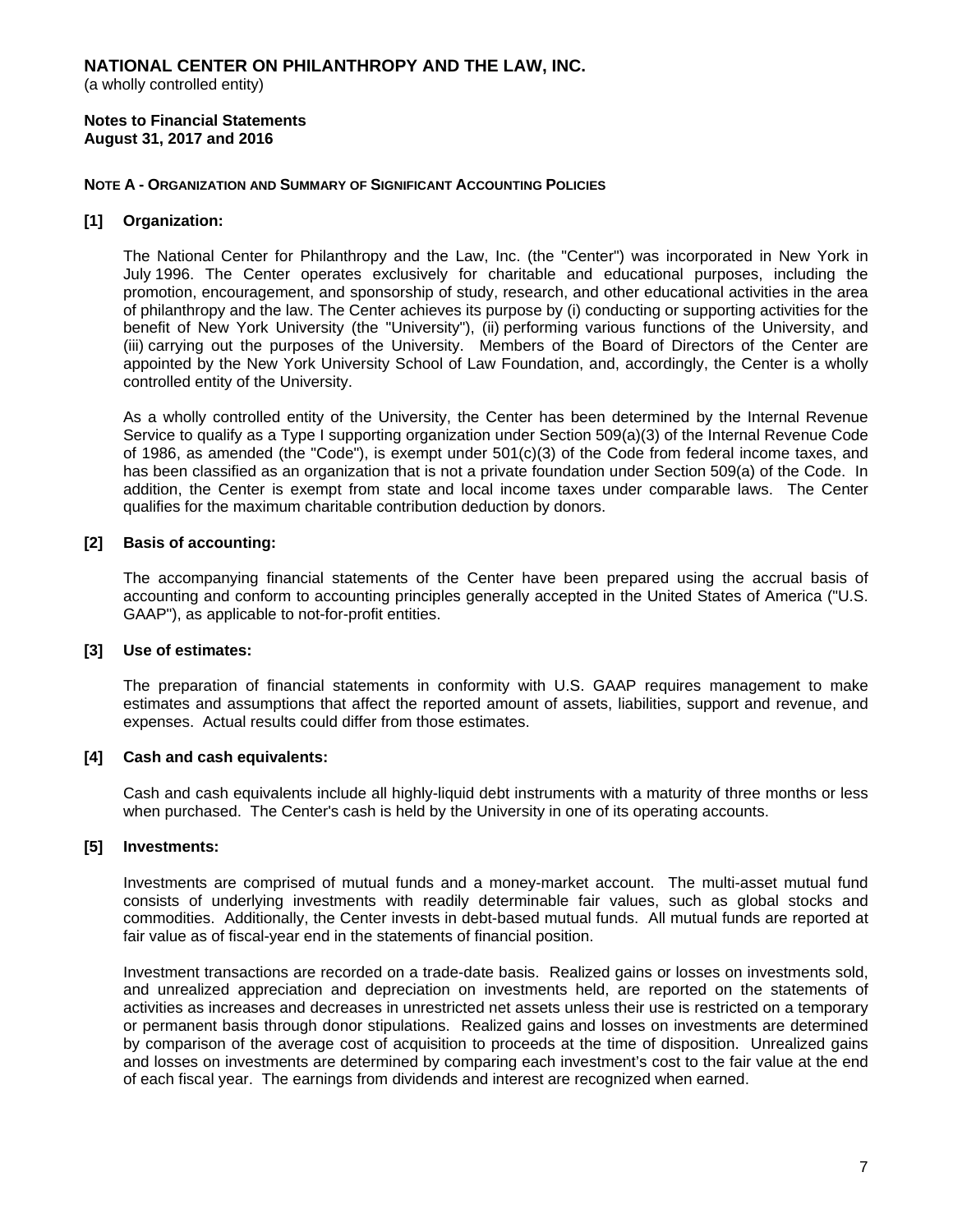(a wholly controlled entity)

#### **Notes to Financial Statements August 31, 2017 and 2016**

#### **NOTE A - ORGANIZATION AND SUMMARY OF SIGNIFICANT ACCOUNTING POLICIES (CONTINUED)**

#### **[5] Investments: (continued)**

Investment expenses include the services of bank trustees, investment managers and custodians. The balances of investment management fees disclosed in Note B are those specific fees charged by the Center's investment managers in each fiscal year; however, they do not include those fees that are embedded in mutual fund transactions.

## **[6] Net assets:**

#### *(i) Unrestricted:*

Unrestricted net assets are the remaining net assets of the Center that are used to carry out the Center's mission and are not subject to donor restrictions.

#### *(ii) Temporarily restricted:*

Temporarily restricted net assets represent those resources that are subject to the requirements of the New York Prudent Management of Institutional Funds Act ("NYPMIFA") and the use of which has been restricted by donors to specific purposes and/or the passage of time. When a donor restriction expires, that is, when a stipulated time restriction ends, a purpose restriction is accomplished, or funds are appropriated through an action of the Board of Directors, temporarily restricted net assets are reclassified as unrestricted net assets and reported in the statements of activities as net assets released from restrictions.

#### *(iii) Permanently restricted:*

Permanently restricted is defined as net assets that include gifts, pledges, trusts, and gains explicitly required by donors to be retained in perpetuity, while allowing the use of the investment return for general or specific purpose, in accordance with donor provisions. Under the terms of NYPMIFA, those earnings are classified as temporarily restricted in the statements of activities, pending appropriation by the Board of Directors.

#### **[7] Revenue recognition:**

#### *(i) Contributions:*

Unconditional promises to contribute to the Center (if any) are recognized as revenue in the period the promise is received. Contributions receivable not expected to be collected within a year are reported at their discounted present values, at a rate commensurate with the risk involved.

#### *(ii) Other income:*

During fiscal-year 2016, the Nonprofit Forum became a program of the Center. The funds contributed for this program are temporarily restricted and released upon expenditure in satisfaction of the program's activities. The funds are deposited within the operating cash account held by the University. The Nonprofit Forum is a group of approximately two dozen academics and lawyers, specializing in legal issues affecting not-for-profit organizations, who meet for dinner five times each year to present and discuss prepared papers on nonprofit legal topics. This is a self-sustaining program whereby the contributions received cover all related programmatic costs, and, accordingly, these funds were fully expended during each fiscal year. Revenues related to the program totaled approximately \$10,100 and \$7,200 as of August 31, 2017 and 2016, respectively, or less than 1% of the Center's total support and revenue in each year. If the program were to be discontinued, the Center's annual revenues would continue to support its main program.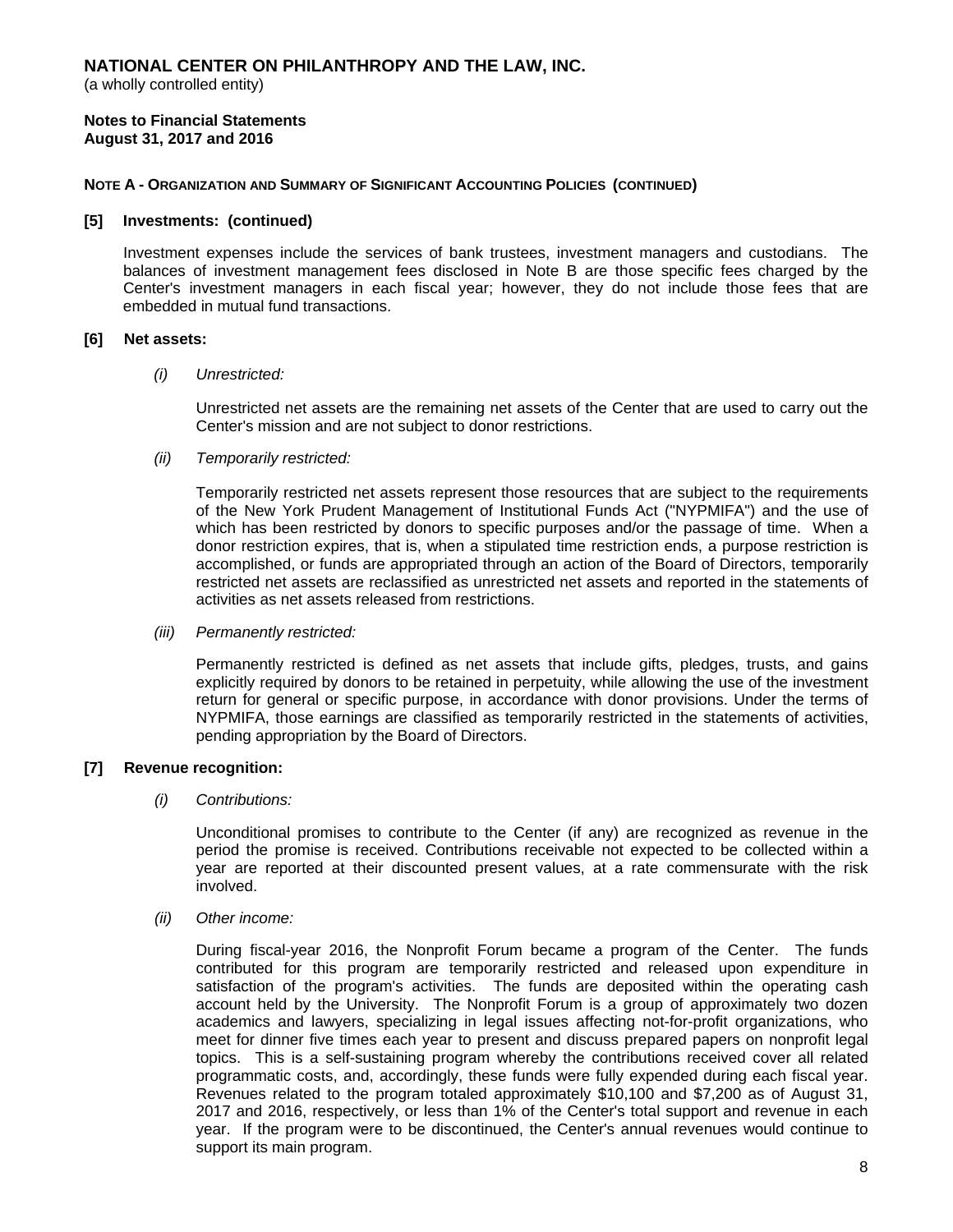(a wholly controlled entity)

**Notes to Financial Statements August 31, 2017 and 2016** 

#### **NOTE A - ORGANIZATION AND SUMMARY OF SIGNIFICANT ACCOUNTING POLICIES (CONTINUED)**

#### **[7] Revenue recognition: (continued)**

#### *(ii) Other income: (continued)*

Also included in other income is financial support from the University, based on a matching agreement as further described in Note F.

#### **[8] Functional allocation of expenses:**

The costs of providing the various programs and supporting services have been summarized on a functional basis in the accompanying statements of activities. Accordingly, certain costs have been allocated among the program and supporting services in reasonable ratios determined by management. Indirect costs have been allocated on the basis of time allocation.

#### **[9] Income taxes:**

The Center is subject to the provisions of the Financial Accounting Standards Board's (the "FASB") Accounting Standards Codification ("ASC") Topic 740, *Income Taxes*, as it relates to accounting and reporting for uncertainty in income taxes. Because of the Center's general tax-exempt status, management believes ASC Topic 740 has not had, and is not anticipated to have, a material impact on the Center's financial statements.

#### **[10] Upcoming accounting pronouncement:**

In August 2016, the FASB issued Accounting Standards Update ("ASU") No. 2016-14, *Presentation of Financial Statements of Not-for-Profit Entities*. ASU 2016-14 amends financial-statement presentations and disclosures, with the goal of assisting not-for-profit organizations in providing more relevant information about their resources (and the changes in those resources) to donors, grantors, creditors, and other users. ASU 2016-14 includes qualitative and quantitative requirements in the following areas: (i) net asset classifications, (ii) investment returns, (iii) expense categorizations, (iv) liquidity and availability of resources, and (v) the presentation of operating cash flows. The new standard is effective for fiscal reporting periods beginning after December 15, 2017. Management is currently evaluating the effect that this new guidance will have on the Center's financial statements and related disclosures.

#### **NOTE B - INVESTMENTS**

At each fiscal year-end, investments at fair value consisted of the following:

|                                   | August 31,          |   |                    |  |  |
|-----------------------------------|---------------------|---|--------------------|--|--|
|                                   | 2017                |   | 2016               |  |  |
| Money-market fund<br>Mutual funds | S<br>b<br>6,558,183 | S | 3.999<br>6,304,385 |  |  |
|                                   | 6,558,188           |   | 6,308,384          |  |  |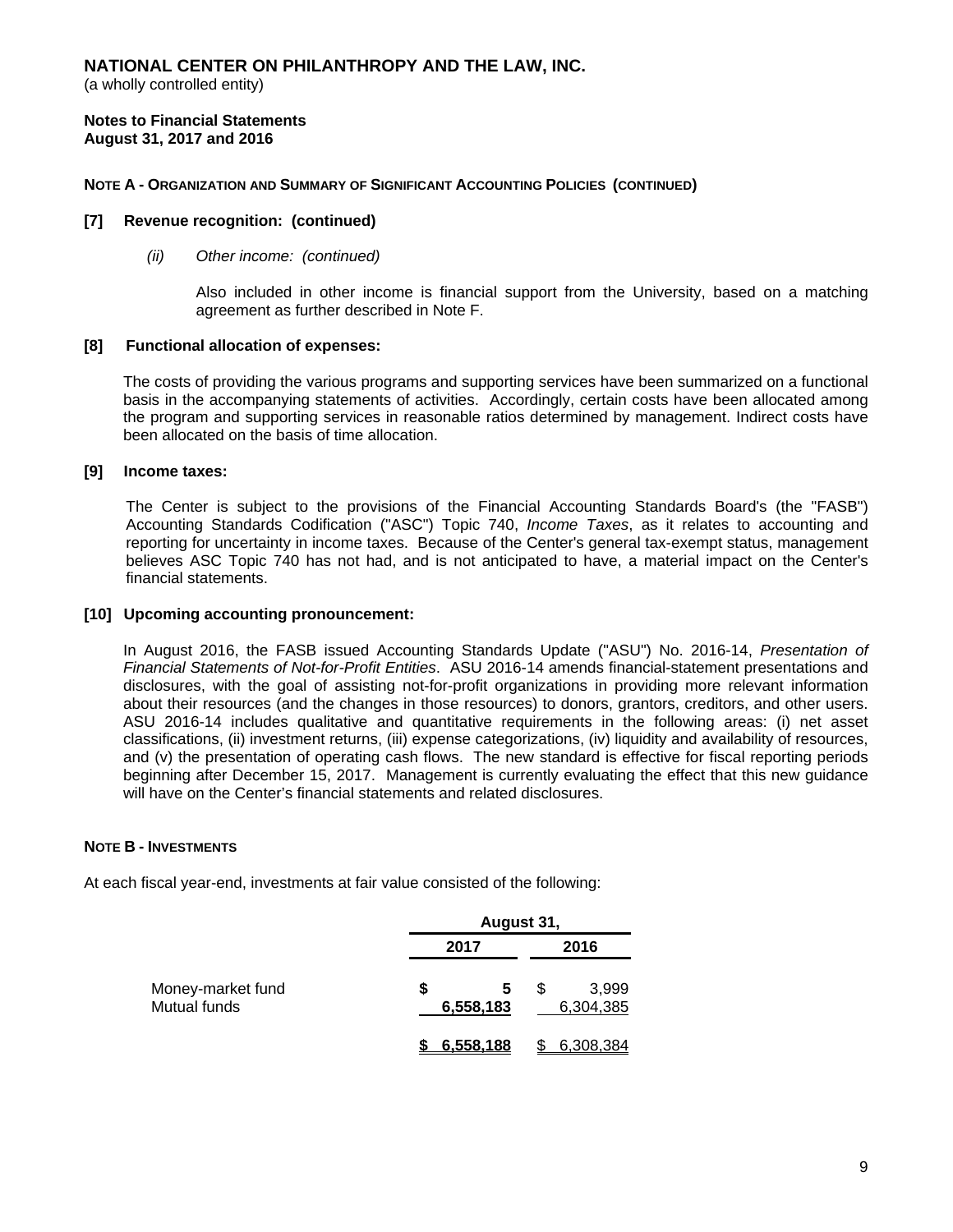(a wholly controlled entity)

#### **Notes to Financial Statements August 31, 2017 and 2016**

## **NOTE B - INVESTMENTS (CONTINUED)**

For each fiscal year, investment earnings consisted of the following:

|                           | Year Ended August 31, |           |    |          |  |
|---------------------------|-----------------------|-----------|----|----------|--|
|                           |                       | 2017      |    | 2016     |  |
| Interest and dividends    | \$                    | 271,944   | \$ | 76,538   |  |
| Realized (losses) gains   |                       | (14, 155) |    | 200,036  |  |
| Unrealized gains (losses) |                       | 348,595   |    | (46,967) |  |
|                           |                       | 606,384   |    | 229,607  |  |
| Investment fees           |                       | (2,577)   |    | (3,473)  |  |
| Net investment income     |                       | 603.807   |    | 226.134  |  |

Authoritative guidance for fair-value measurements, ASC Topic 820, *Fair Value Measurement,* establishes a hierarchy of valuation methodologies based on the extent to which asset valuations are observable in the marketplace. The following describes the hierarchy of methodologies used to measure fair value of investments:

Fair value for Level 1 is based on quoted prices in actively traded markets that the Center has the ability to access for identical assets. Market price data is generally obtained from exchange or dealer markets. The Center does not adjust the quoted price for such assets.

Fair value for Level 2 is based on quoted prices for instruments similar to those held by the Center in actively traded markets, quoted prices for identical instruments held by the Center in markets that are not actively traded and model-based valuation techniques for which all significant assumptions are observable in the market or can be corroborated by observable market data. Inputs are obtained from various sources, including market participants, dealers, and brokers.

Fair value for Level 3 is based on valuation techniques used to assess prices that are unobservable, as the assets trade infrequently or not at all.

The Center's investments at August 31, 2017 and 2016 were all considered to be in Level 1. During fiscal-years 2017 and 2016, there were no transfers among Levels 1, 2, or 3.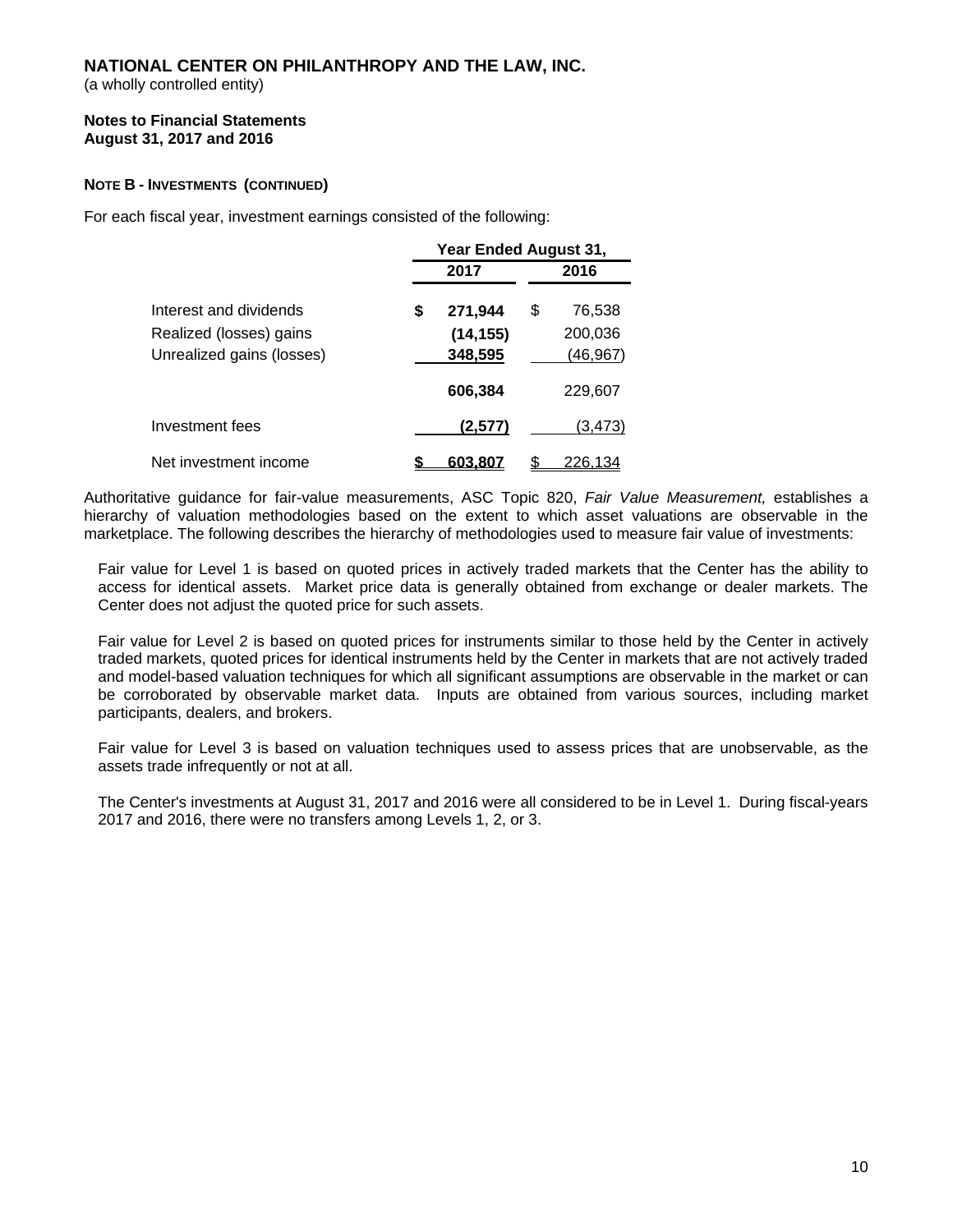(a wholly controlled entity)

#### **Notes to Financial Statements August 31, 2017 and 2016**

#### **NOTE C - CONTRIBUTIONS RECEIVABLE**

At each fiscal year-end, contributions receivable were estimated to be due as follows:

|                                                                                   | August 31, |                    |    |                   |
|-----------------------------------------------------------------------------------|------------|--------------------|----|-------------------|
|                                                                                   |            | 2017               |    | 2016              |
| Less than one year<br>One year to five years                                      | \$         | 250,000<br>200,000 | \$ | 50,000<br>300,000 |
| Reduction of pledges due in excess of<br>one year to present value, at a discount |            | 450,000            |    | 350,000           |
| rate of 2%                                                                        |            | (9,651)            |    | (17,266           |
|                                                                                   |            | 440,349            |    | 332.734           |

Management believes the amounts reported above to be fully collectible; accordingly, no allowance for doubtful account has been established.

#### **NOTE D - CONCENTRATION OF REVENUE**

Approximately 43% of the Center's total support was provided by one donor, unique to fiscal-years 2017 and 2016, respectively. Due to the contributions the Center receives from various donors in each year, the Center is not solely reliant on any particular donor.

#### **NOTE E - RETIREMENT PLAN**

The employees of the University who are affiliated with the Center participate in an Internal Revenue Service Section 403(b) defined-contribution plan with the University. Pension costs charged to operations were \$42,325 and \$44,324 for fiscal-years 2017 and 2016, respectively.

#### **NOTE F - RELATED-PARTY TRANSACTIONS**

The Center rents a furnished office from the University, and utilizes various services of the University's School of Law, including library resources and computer technology. The Center reimburses the University for the costs of the office and related services, as well as for the compensation of Center employees who are paid directly by the University. The University also provides the Center with some immaterial administrative support. In addition, the Center receives financial support from the University, based on a matching agreement, the amount of which was \$290,000 during fiscal-years 2017 and 2016, and which is included as other income in the accompanying statements of activities.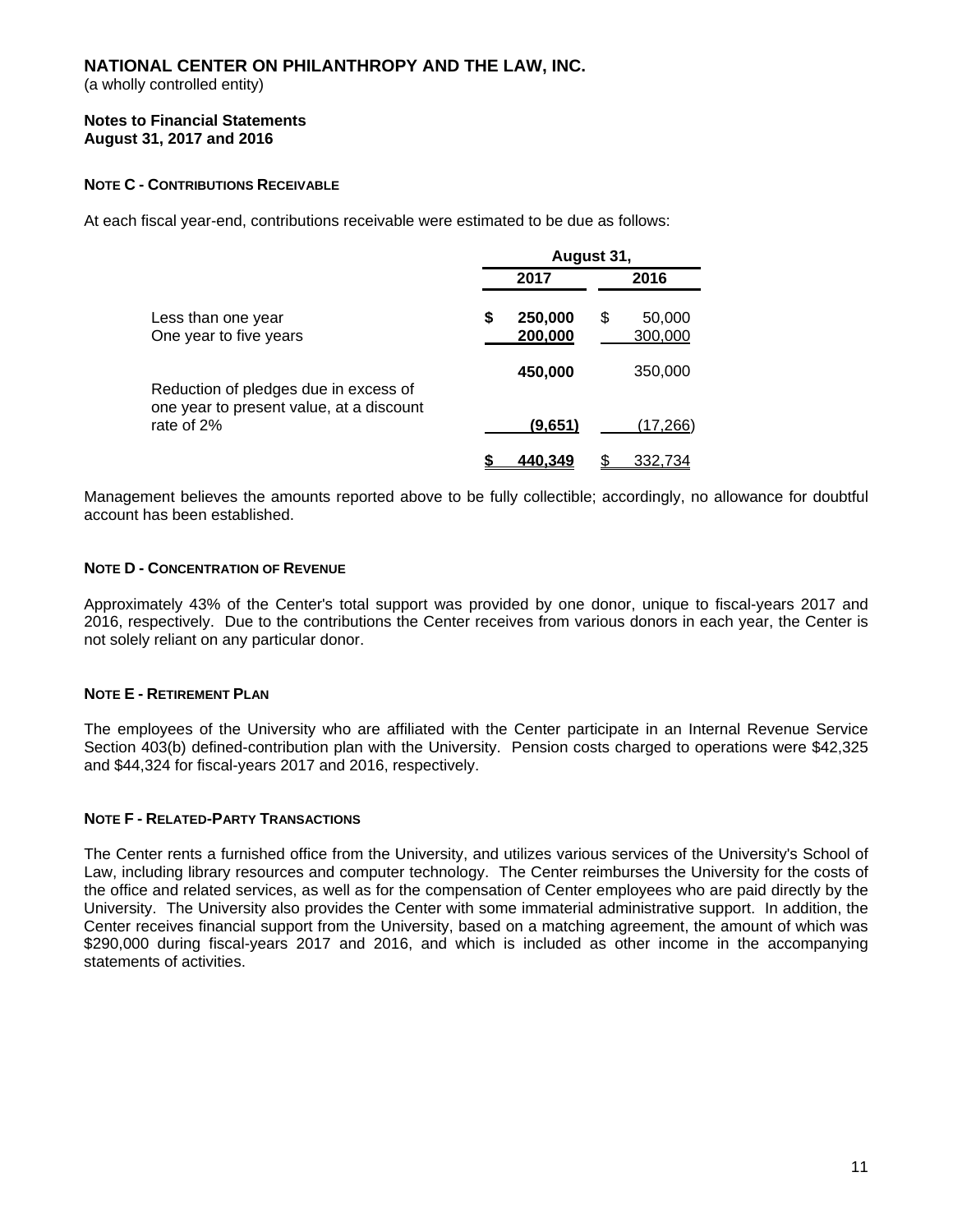(a wholly controlled entity)

#### **Notes to Financial Statements August 31, 2017 and 2016**

#### **NOTE G - TEMPORARILY RESTRICTED NET ASSETS**

At each fiscal year-end, temporarily restricted net assets were associated with the following:

|                                             | August 31,  |             |  |  |
|---------------------------------------------|-------------|-------------|--|--|
|                                             | 2017        | 2016        |  |  |
| Program restrictions:                       |             |             |  |  |
| Scholarships and fellowships                | 90,180<br>S | 80,180<br>S |  |  |
| Conferences                                 | 143,018     | 143,018     |  |  |
| Scientific, literary, and education efforts | 639         | 639         |  |  |
| Professorship                               |             | 8,032       |  |  |
| Time restrictions                           | 464,072     | 356,436     |  |  |
|                                             |             | 588,305     |  |  |

During each fiscal year, net assets released from restrictions as the result of satisfying donor restrictions were as follows:

|                                                                                                                | August 31,                  |  |   |                                       |  |
|----------------------------------------------------------------------------------------------------------------|-----------------------------|--|---|---------------------------------------|--|
|                                                                                                                | 2017                        |  |   | 2016                                  |  |
| Program restrictions satisfied:<br>Scholarships and fellowships<br>Conferences                                 | \$<br>30,000                |  | S | 5,789<br>30,000                       |  |
| Scientific, literary, and education efforts<br>Professorship<br>Nonprofit Forum<br>Time restrictions satisfied | 98,070<br>10,128<br>249,979 |  |   | 150,000<br>96,097<br>7,156<br>306,298 |  |
| Change in funds with deficiencies<br>Recovery of funds with deficiencies                                       | 388,177<br>117,875          |  |   | 595,340<br>(8,032)                    |  |
|                                                                                                                | 506.05                      |  |   | 587.3                                 |  |

#### **NOTE H - ENDOWMENT**

#### **[1] The endowment:**

The Center's endowment consists entirely of donor-restricted funds, of which \$2,000,000 was established for the purpose of a professorship and the balance was established to fund general activities. The Center does not have any funds designated by the Board of Directors to function as endowment.

#### **[2] Interpretation of relevant law:**

The terms of NYPMIFA are applicable to the Center. NYPMIFA principally addresses (i) the management and investment of all of a not-for-profit entity's "institutional funds" (which are mainly the financial assets of the entity and which exclude programmatic assets such as buildings or operating facilities), and (ii) the appropriations by the governing board of earnings derived from both donor-restricted and board-designated endowment funds. In essence, NYPMIFA requires all of the financial resources of the entity to be used in a "prudent" fashion, with the express approval and action of the governing board. The Board of Directors continues to adhere to NYPMIFA's requirements.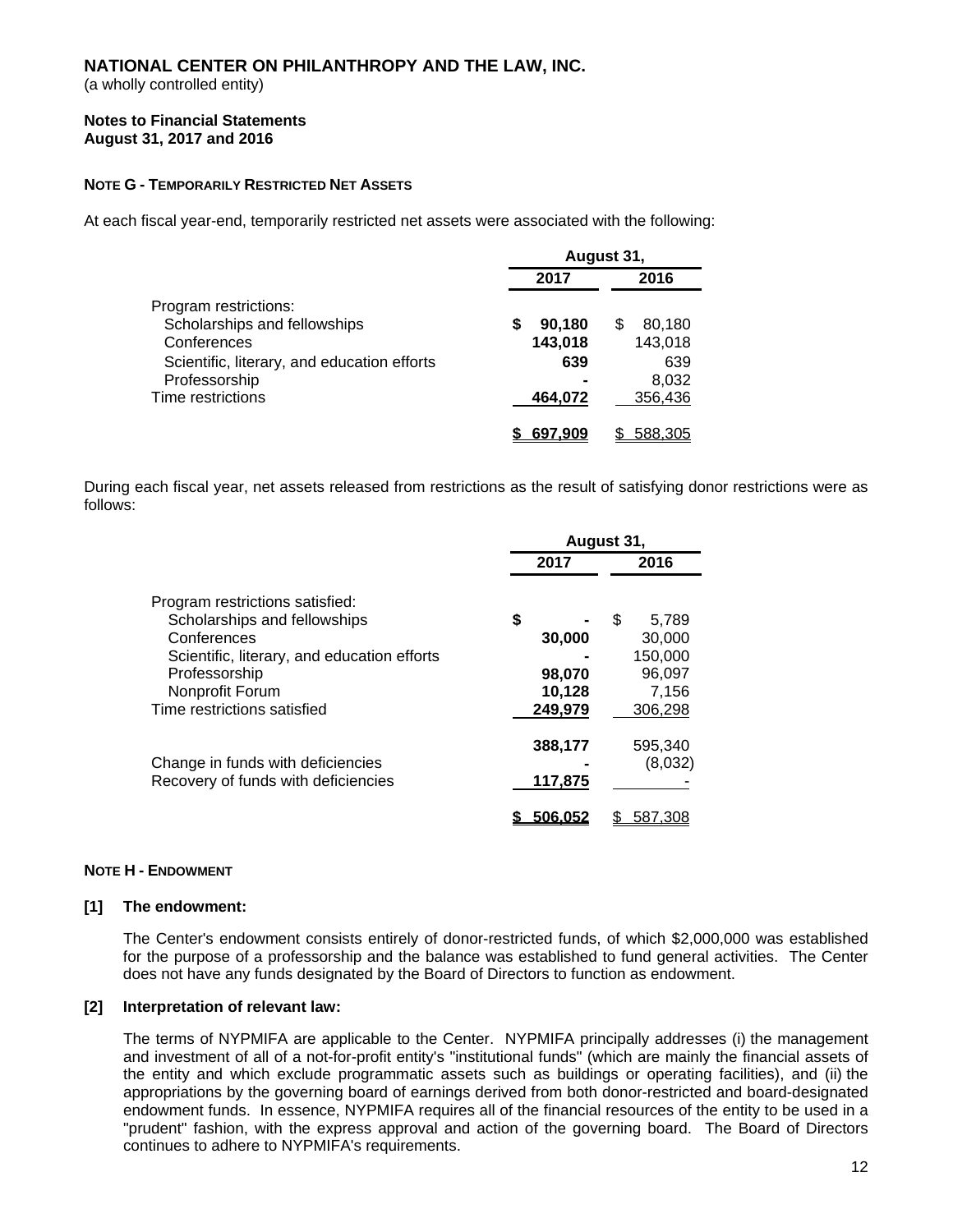(a wholly controlled entity)

#### **Notes to Financial Statements August 31, 2017 and 2016**

## **NOTE H - ENDOWMENT (CONTINUED)**

#### **[3] Changes in endowment net assets, during each fiscal year:**

|                                                                                              | Year Ended August 31, 2017 |                                  |                                  |                   |  |  |
|----------------------------------------------------------------------------------------------|----------------------------|----------------------------------|----------------------------------|-------------------|--|--|
|                                                                                              | <b>Unrestricted</b>        | Temporarily<br><b>Restricted</b> | Permanently<br><b>Restricted</b> | <b>Total</b>      |  |  |
| Endowment net assets and the earnings<br>thereon, beginning of the fiscal year               | (145, 044)                 | 8,032                            | 2,285,400<br>S.                  | \$2,148,388       |  |  |
| Investment return:<br>Investment earnings, net<br>Net appreciation (realized and unrealized) |                            | 92.753<br>115,160                |                                  | 92,753<br>115,160 |  |  |
| Total net investment return                                                                  |                            | 207,913                          |                                  | 207,913           |  |  |
| Appropriation of endowment assets for expenditure<br>Recovery of funds with deficiencies     | 117,875                    | (98,070)<br>(117, 875)           |                                  | (98,070)          |  |  |
| Endowment net assets and the earnings<br>thereon, end of the fiscal year                     | (27.169)                   |                                  | 2.285.400                        | 2.258.231         |  |  |

|                                                                                              | Year Ended August 31, 2016 |                                         |                                  |                  |  |  |  |  |
|----------------------------------------------------------------------------------------------|----------------------------|-----------------------------------------|----------------------------------|------------------|--|--|--|--|
|                                                                                              | <b>Unrestricted</b>        | <b>Temporarily</b><br><b>Restricted</b> | Permanently<br><b>Restricted</b> | <b>Total</b>     |  |  |  |  |
| Endowment net assets and the earnings<br>thereon, beginning of the fiscal year               | (137, 012)<br>S.           | 19,373<br>\$                            | 2,285,400<br>S                   | 2,167,761<br>\$  |  |  |  |  |
| Investment return:<br>Investment earnings, net<br>Net appreciation (realized and unrealized) |                            | 24.790<br>51,934                        |                                  | 24,790<br>51,934 |  |  |  |  |
| Total net investment return                                                                  |                            | 76,724                                  |                                  | 76,724           |  |  |  |  |
| Appropriation of endowment assets for expenditure<br>Other changes – funds with deficiencies | (8,032)                    | (96,097)<br>8,032                       |                                  | (96,097)         |  |  |  |  |
| Endowment net assets and the earnings<br>thereon, end of the fiscal year                     | (145.044)                  | 8,032                                   | 2,285,400                        | 2.148.388<br>S.  |  |  |  |  |

#### **[4] Endowment objectives:**

The Center has adopted investment and spending policies for endowment assets that attempt to provide a predictable stream of funding to objectives supported by its endowment, while seeking to maintain the purchasing power of the endowment assets.

## **[5] Funds with deficiencies:**

Due to unfavorable market fluctuations, from time-to-time the fair value of assets associated with individual donor-restricted endowment funds may decline below the historical dollar value of the donors' original, permanently restricted contributions. At August 31, 2017 and 2016, deficiencies amounted to \$27,169 and \$145,044, respectively, and were reported in unrestricted net assets in the accompanying financial statements. Under the terms of NYPMIFA, the Center has no responsibility to restore such decreases in value.